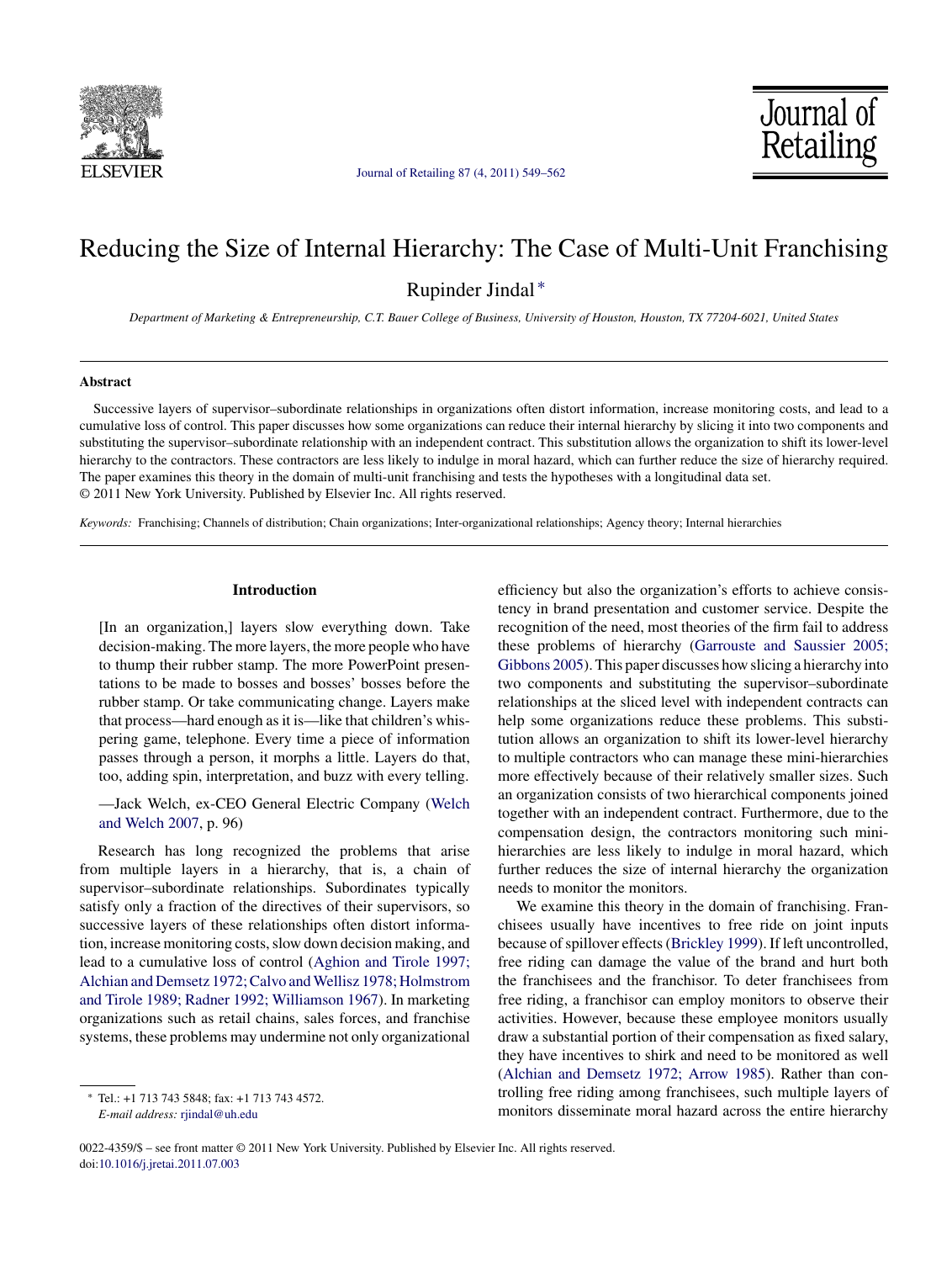of the organization, leading to distortion of information, slower decision making, and a cumulative loss of control. Hence, franchising provides an appropriate setting to study ways to reduce the size of internal hierarchies.

Using data on 3,436 observations from 713 franchisors between 1995 and 2005, we show that one way franchisors can reduce the size of their hierarchies is by adopting multi-unit franchising, that is, allocating multiple outlets to their franchisees. Specifically, we show that the franchisors are more likely to adopt multi-unit franchising when the conditions that require a large monitoring hierarchy escalate. By using multiunit franchising a franchisor slices its monitoring hierarchy and substitutes lower-level employee monitors such as district managers with independent entities known as multi-unit franchisees. Multi-unit franchisees' compensation depends entirely on outlet performance, which makes them more motivated monitors compared with employee-monitors. Because of their stronger motivation they need relatively less monitoring than employeemonitors, which further reduces the hierarchy the franchisor needs.

This research contributes to marketing theory in two ways. First, it contributes to research in franchising by identifying four conditions—density of outlets, advertising fee, outlet size, and dispersion of markets—that influence a franchisor's decision to adopt multi-unit franchising. Although scholars have highlighted "the need to incorporate multi-unit franchising into franchise theory to answer the complexity surrounding modern franchising" [\(Kaufmann and Dant 1996,](#page--1-0) p. 356), this seemingly counterintuitive phenomenon remains a key question of interest [\(Blair and Lafontaine 2005\).](#page--1-0) Second, this paper contributes to broader research in interorganizational relationships by demonstrating a governance structure that can help some organizations reduce the size of their internal hierarchies.

### **The phenomenon of multi-unit franchising**

Franchising is a widely used channel for distributing goods and services when the intangibles play a critical role in delivery to the end customer.<sup>1</sup> Such goods and services include restaurants, food and nonfood products, lodging, automotive products and services, laundry and dry cleaning services, printing and graphics services, and maintenance services ([Blair and](#page--1-0) [Lafontaine 2005\).](#page--1-0) A firm using own outlets to distribute such goods and services needs dedicated outlet managers to run the outlet operations and be the custodian of its brand. However, because the outlet managers are employees they usually have incentives to shirk [\(Arrow 1985\).](#page--1-0)

To control shirking, the firm enters into a contract with a legally independent entity, a franchisee. The franchisee owns an outlet and operates it with the firm's (now franchisor) managerial and operational guidance. The franchisee typically pays a onetime franchise fee at the beginning of the contract period and royalties for the duration of the contract ([Kaufmann and Dant](#page--1-0) [2001\).](#page--1-0) The franchisee is the residual claimant and thus has less incentive to shirk compared with an employee outlet manager [\(Brickley and Dark 1987; Lafontaine 1992; Rubin 1978\).](#page--1-0)<sup>2</sup>

Conventional wisdom suggests that to be a dedicated owneroperator, a franchisee be physically present to operate the outlet and monitor the outlet employees [\(Blair and Lafontaine](#page--1-0) [2005\).](#page--1-0) Thus, franchisors should allocate only one outlet to each franchisee to own and operate; this phenomenon is known as single-unit franchising. Yet empirical evidence shows that more than half of the franchisors in North America allocate multiple outlets to their franchisees ([Bond 2005; Johnson 2006;](#page--1-0) [Wadsworth 2002\);](#page--1-0) this phenomenon is known as multi-unit franchising.

Multi-unit franchising has several potential drawbacks. First, because a multi-unit franchisee cannot operate all the outlets on its own, it must hire outlet managers. Because these outlet managers are employees (of multi-unit franchisee), multiunit franchising reintroduces the risk of shirking ([Kaufmann](#page--1-0) [and Dant 1996\).](#page--1-0) Second, a franchisor may lose some degree of control over the outlets to multi-unit franchisees ([Lowell](#page--1-0) [2007\).](#page--1-0) Third, a franchisor may lose bargaining power relative to multi-unit franchisees [\(Kalnins and Lafontaine 2004\).](#page--1-0) Fourth, ownership of multiple outlets within a market may reduce a multi-unit franchisee's incentive to behave as aggressively as single-unit franchisees might [\(McKee, Lovejoy, and](#page--1-0) [Moran 2004\).](#page--1-0)

A question thus arises: If multi-unit franchising has so many potential drawbacks, why is it still common? Economic theory suggests that only efficient organizational forms survive in a competitive environment ([Anderson 1988; Hirshleifer 1985;](#page--1-0) [Stigler 1958\).](#page--1-0) Literature in population ecology echoes this perspective: organizations that match environmental needs are positively selected and survive, whereas others either fail or change to match those environmental needs [\(Aldrich 1979\).](#page--1-0) What environmental needs does multi-unit franchising match, and under what conditions might multi-unit franchising be efficient? With some notable exceptions ([Bercovitz 2004; Brickley](#page--1-0) [1999; Kalnins and Lafontaine 2004; Kaufmann and Dant 1996\),](#page--1-0) the rationale for existence of multi-unit franchising still remains unanswered. We relate to the work done by these scholars as we develop our theory and methodology sections.

<sup>&</sup>lt;sup>1</sup> Most franchising research is based on either resource constraints theory or agency theory. Resource constraints theory views franchising as a mechanism to ease financial and managerial constraints on system growth while agency theory views franchising as a mechanism to improve the incentive alignment between the firm and outlet operators. Scholars have proposed that the two theories are not necessarily contradictory—a firm needs to both attract resources and align incentives—and might work in concert to explain multi-unit franchising [\(Combs,](#page--1-0) [Michael, and Castrogiovanni 2004; Kaufmann and Dant 1996\).](#page--1-0) The theory of slicing the hierarchy proposed in this paper, however, is based on agency theory.

<sup>2</sup> Salaried managers may bear partial residual risk if their salary is linked to performance, but franchisees become residual claimants by paying a franchise fee and royalties. These explicit payments make franchisees residual claimants to a greater degree ([Mathewson and Winter 1985\).](#page--1-0) Compared with franchisees, salaried managers also are less likely to be concerned about future returns because they do not own the assets [\(Lutz](#page--1-0) [1995\).](#page--1-0)